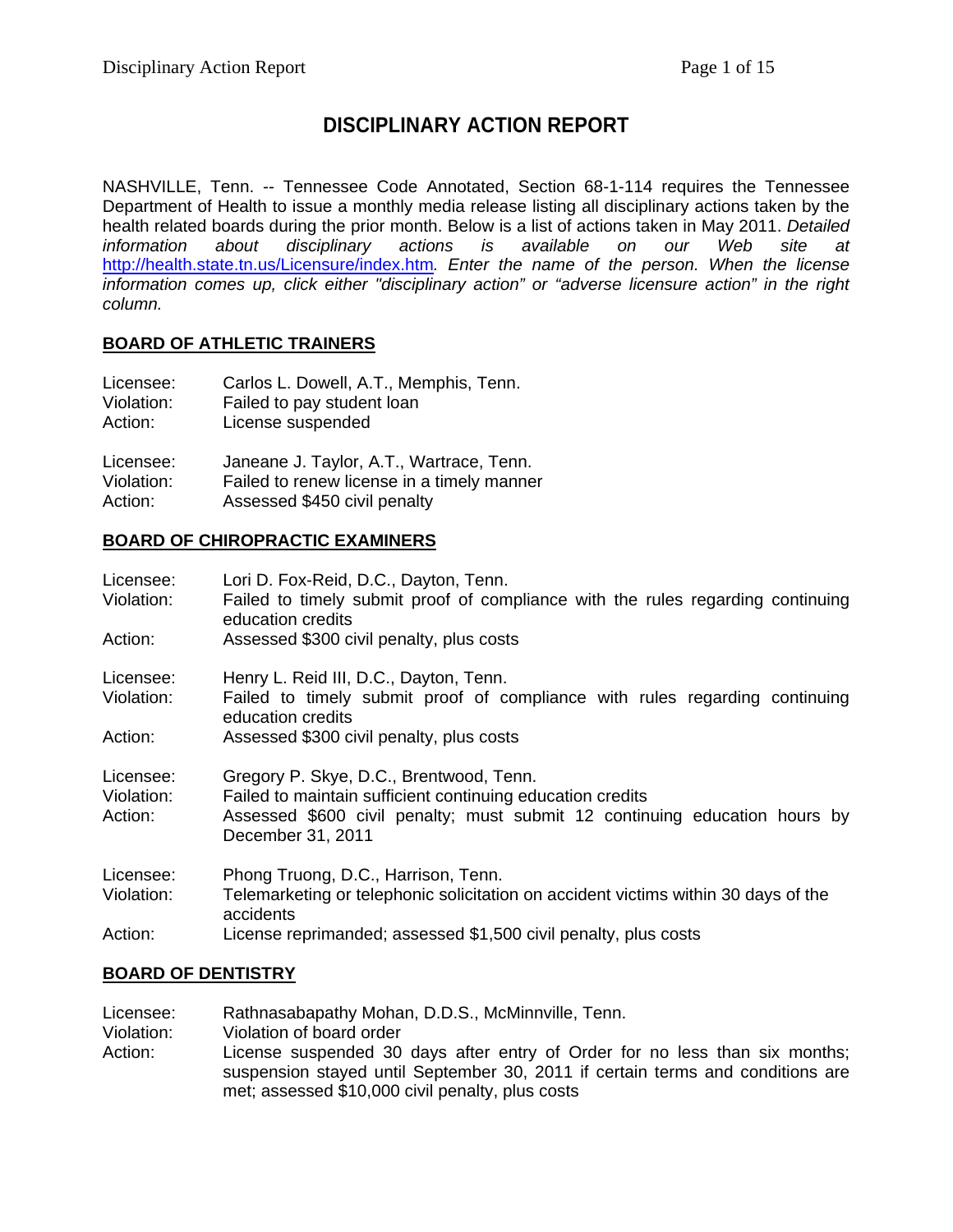### **BOARD OF DISPENSING OPTICIANS**

| Licensee:<br>Violation:<br>Action: | David N. Armstrong, D.P.O., Nashville, Tenn.<br>Failed to maintain sufficient continuing education credits<br>Assessed \$100 civil penalty; must submit one continuing education credit by<br>December 31, 2010        |
|------------------------------------|------------------------------------------------------------------------------------------------------------------------------------------------------------------------------------------------------------------------|
| Licensee:<br>Violation:<br>Action: | Nicole R. Bowles (Riggs), D.P.O., Crossville, Tenn.<br>Failed to maintain sufficient continuing education credits<br>Assessed \$100 civil penalty; must submit one continuing education credit by<br>December 31, 2010 |
| Licensee:<br>Violation:<br>Action: | Angela L Brown, D.P.O., Seymour, Tenn.<br>Failed to maintain sufficient continuing education credits<br>Assessed \$100 civil penalty; must submit one continuing education credit by<br>December 31, 2010              |
| Licensee:<br>Violation:<br>Action: | Ronald C. Coletta, D.P.O., Memphis, Tenn.<br>Failed to maintain sufficient continuing education credits<br>Assessed \$100 civil penalty; must submit one continuing education credit by<br>December 31, 2010           |
| Licensee:<br>Violation:<br>Action: | Christopher D. Davidson, D.P.O., Kingsport, Tenn.<br>Failed to maintain sufficient continuing education credits<br>Assessed \$100 civil penalty; must submit one continuing education credit by<br>December 31, 2010   |

*These practitioners were disciplined on January 5, 2011* 

#### **BOARD OF MASSAGE THERAPY**

| Licensee:<br>Violation:<br>Action: | Dana L. Davis, M.T., Cleveland, Tenn.<br>Failed to maintain sufficient continuing education credits<br>Assessed \$200 civil penalty; must submit two continuing education credits and an<br>additional six before end of the two years continuing education period                                                                                                                                                                                              |
|------------------------------------|-----------------------------------------------------------------------------------------------------------------------------------------------------------------------------------------------------------------------------------------------------------------------------------------------------------------------------------------------------------------------------------------------------------------------------------------------------------------|
| Licensee:<br>Violation:<br>Action: | Danna B. Davis, M.T., Knoxville, Tenn.<br>Failed to maintain sufficient continuing education credits<br>Assessed \$350 civil penalty; must submit 21 continuing education credits and an<br>additional six before end of the two years continuing education period                                                                                                                                                                                              |
| Licensee:<br>Violation:<br>Action: | Chrystal L. Edgemon, M.T., Athens, Tenn.<br>Failed to maintain sufficient continuing education credits<br>Assessed \$250 civil penalty; must submit four continuing education credits;<br>including two hours relating to Tennessee statutes and rules; either two hours<br>pertaining to management of practicing massage therapy, professional ethics or<br>substance abuse; and an additional six before end of the two years continuing<br>education period |
| Licensee:                          | Leslie H. Farris, M.T., Estill Spring, Tenn.                                                                                                                                                                                                                                                                                                                                                                                                                    |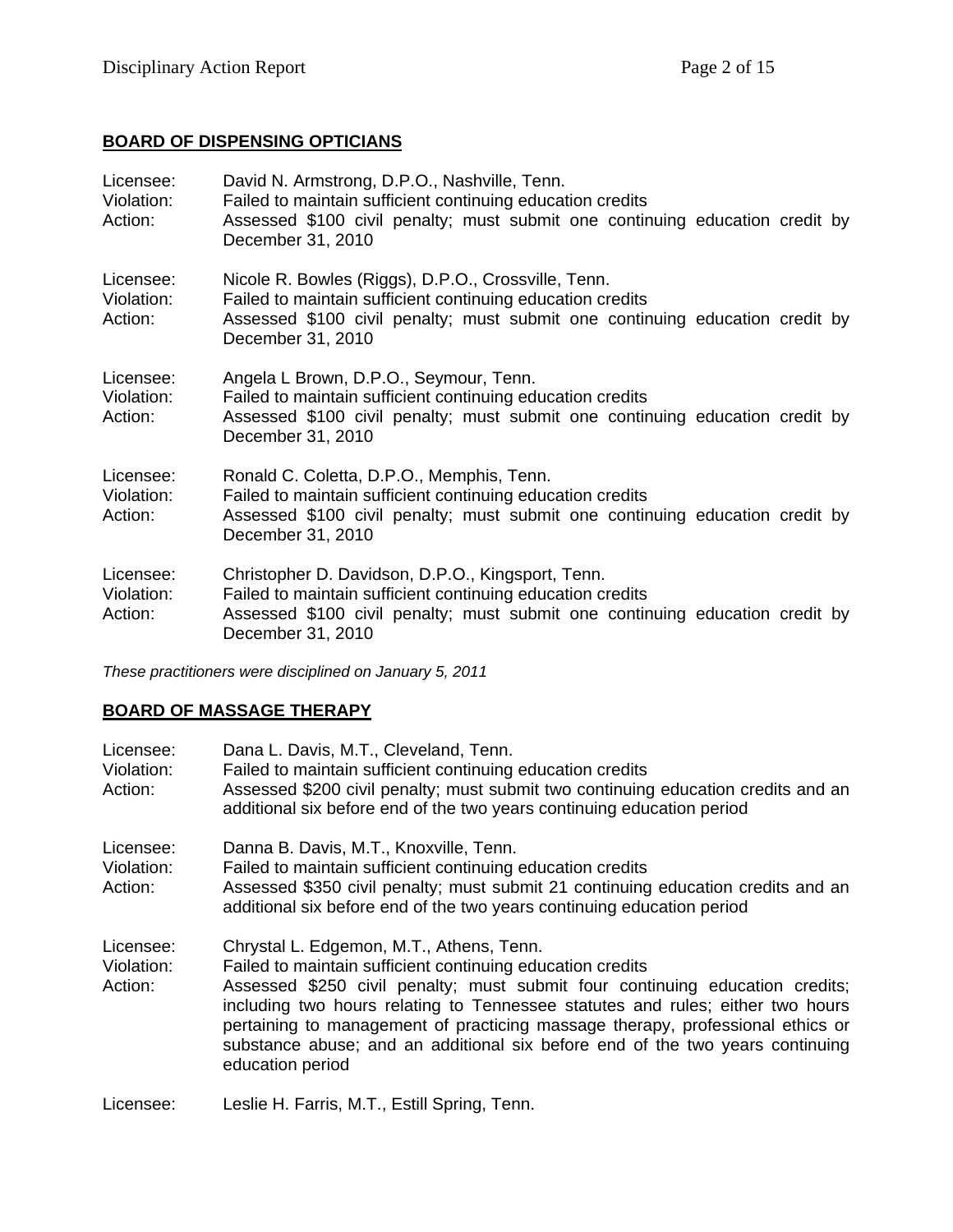| Violation:<br>Action:              | Failed to maintain sufficient continuing education credits<br>Assessed \$525 civil penalty; must submit 15 continuing education credits and an<br>additional six before end of the two years continuing education period                                                                                                                                                                                                                                           |
|------------------------------------|--------------------------------------------------------------------------------------------------------------------------------------------------------------------------------------------------------------------------------------------------------------------------------------------------------------------------------------------------------------------------------------------------------------------------------------------------------------------|
| Licensee:<br>Violation:<br>Action: | Candace E. Harrison, M.T., Nashville, Tenn.<br>Failed to maintain sufficient continuing education credits<br>Assessed \$525 civil penalty; must submit 15 continuing education credits and an<br>additional six before end of the two years continuing education period                                                                                                                                                                                            |
| Licensee:<br>Violation:<br>Action: | Jason M. Jarrett, M.T., Estill Spring, Tenn.<br>Failed to maintain sufficient continuing education credits<br>Assessed \$200 civil penalty; must submit two continuing education credits and an<br>additional six before end of the two years continuing education period                                                                                                                                                                                          |
| Licensee:<br>Violation:<br>Action: | Sharon G. Liles, M.T., Maryville, Tenn.<br>Failed to maintain sufficient continuing education credits<br>Assessed \$200 civil penalty; must submit two continuing education credits and an<br>additional six before end of the two years continuing education period                                                                                                                                                                                               |
| Licensee:<br>Violation:<br>Action: | John E. Norman Jr., M.T., Smyrna, Tenn.<br>Failed to maintain sufficient continuing education credits<br>Assessed \$550 civil penalty; must submit 15.5 continuing education credits;<br>including two hours relating to Tennessee statutes and rules; either two hours<br>pertaining to management of practicing massage therapy, professional ethics, or<br>to substance abuse; and an additional six before end of the two years continuing<br>education period |
| Licensee:<br>Violation:<br>Action: | Donna L. Smith, M.T., Walland, Tenn.<br>Failed to maintain sufficient continuing education credits<br>Assessed \$200 civil penalty                                                                                                                                                                                                                                                                                                                                 |
| Licensee:<br>Violation:<br>Action: | Kirby N. Smith, M.T., Decherd, Tenn.<br>Failed to maintain sufficient continuing education credits<br>Assessed \$775 civil penalty; must submit 25 continuing education credits;<br>including two hours relating to Tennessee statutes and rules; either two hours<br>pertaining to management of practicing massage therapy, professional ethics, or<br>to substance abuse; and an additional six before end of the two years continuing<br>education period      |
| Licensee:<br>Violation:<br>Action: | Karen M. Wilder, M.T., Cordova, Tenn.<br>Failed to maintain sufficient continuing education credits<br>Assessed \$775 civil penalty; must submit 25 continuing education credits;<br>including two hours relating to Tennessee statutes and rules; either two hours<br>pertaining to management of practicing massage therapy, professional ethics, or<br>to substance abuse; and an additional six before end of the two years continuing<br>education period     |
| Licensee:<br>Violation:<br>Action: | Marcus R. Young, M.T., Chattanooga, Tenn.<br>Failed to maintain sufficient continuing education credits<br>Assessed \$200 civil penalty; must submit two continuing education credits and an<br>additional six before end of the two years continuing education period                                                                                                                                                                                             |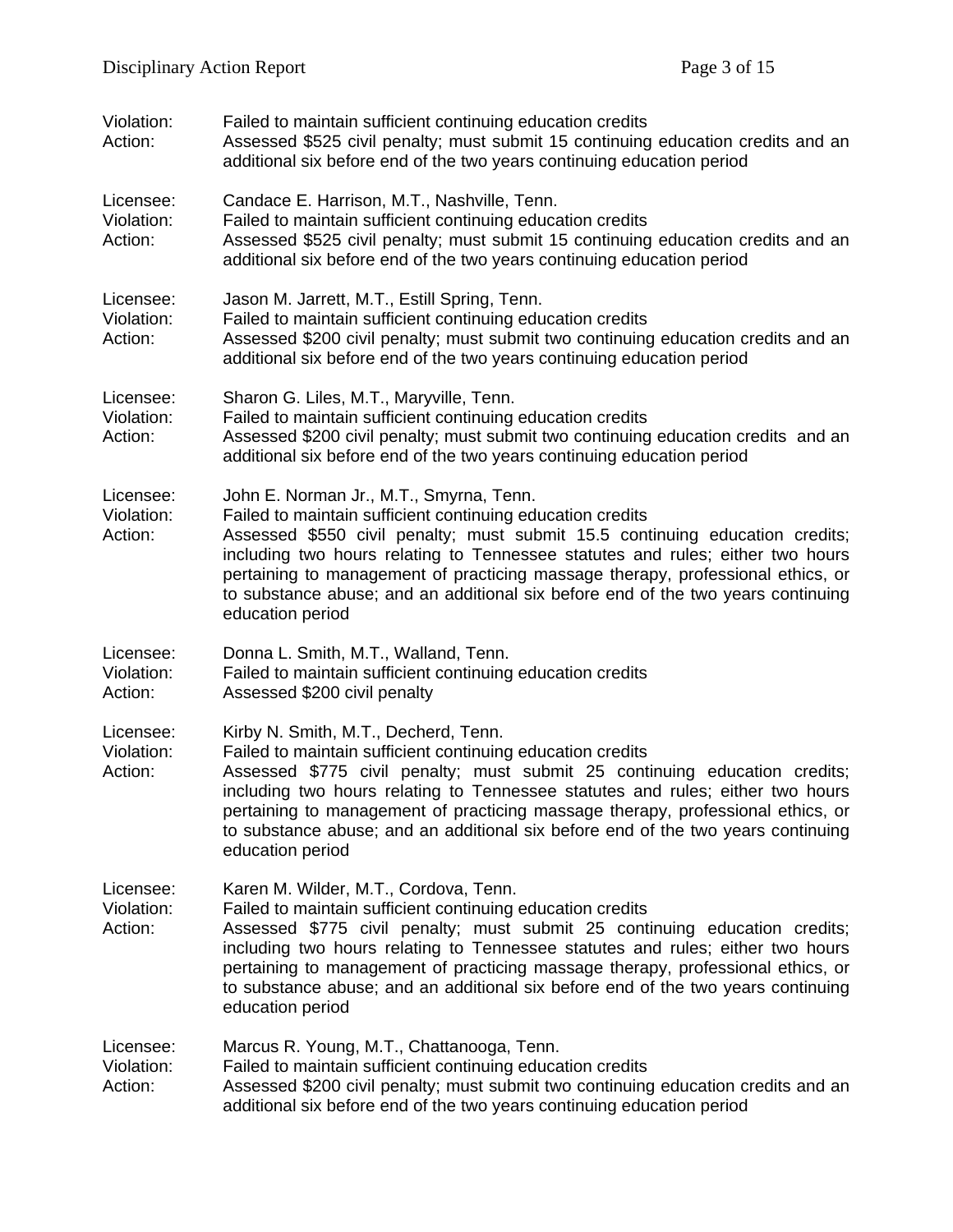# **BOARD OF MEDICAL EXAMINERS**

| Licensee:<br>Violation:<br>Action: | Basit Aziz, M.D., Hendersonville, Tenn.<br>Unprofessional, dishonorable or unethical conduct<br>License placed on probation for three years; must meet certain terms and<br>conditions; assessed \$2,000 civil penalty, plus costs                                                                                                     |
|------------------------------------|----------------------------------------------------------------------------------------------------------------------------------------------------------------------------------------------------------------------------------------------------------------------------------------------------------------------------------------|
| Licensee:<br>Violation:<br>Action: | Terry R. Bailey, Med. X-ray Op., Maynardville, Tenn.<br>Guilty of a crime; impersonating another licensed practitioner<br>License permanently revoked; assessed costs                                                                                                                                                                  |
| Licensee:<br>Violation:<br>Action: | Vidya R. Bethi, M.D., Clarksville, Tenn.<br>Unprofessional conduct<br>License reprimanded; assessed \$3,400 civil penalty, plus costs                                                                                                                                                                                                  |
| Licensee:<br>Violation:<br>Action: | Eric S. Brecher, M.D., Marietta, Pa.<br>Action taken by Colorado<br>License reprimanded                                                                                                                                                                                                                                                |
| Licensee:<br>Violation:<br>Action: | Eugenio Castillo, M.D., Hobbs, NM.<br>Failed to maintain sufficient continuing education credits<br>Assessed \$960 civil penalty; must submit 24 hours of continuing education credits<br>within 180 days and an additional ten hours within two years                                                                                 |
| Licensee:<br>Violation:<br>Action: | Barry D. Crabtree, M.D., Cleveland, Tenn.<br>Failed to maintain sufficient continuing education credits<br>Assessed \$960 civil penalty; must submit 23.5 hours of continuing education<br>credits within 180 days and an additional ten hours within two years                                                                        |
| Licensee:<br>Violation:<br>Action: | Frank A. Desandre, M.D., Crump, Tenn.<br>Dispensing of controlled substances in amounts and/or for durations not medically<br>necessary, advisable or justified for a diagnosed condition<br>License retired; upon reinstatement will be placed on probation for five years; must<br>meet certain terms and conditions; assessed costs |
| Licensee:<br>Violation:<br>Action: | Justin D. Digby, M.D., Elizabethton, Tenn.<br>Failed to maintain sufficient continuing education credits<br>Assessed \$1,080 civil penalty; must submit 27 hours of continuing education<br>credits within 180 days and an additional ten hours within two years                                                                       |
| Licensee:<br>Violation:<br>Action: | John R. Gibson, M.D., Nashville, Tenn.<br>Failed to maintain sufficient continuing education credits<br>Assessed \$240 civil penalty; must submit 6 hours of continuing education credits<br>within 180 days and an additional ten hours within two years                                                                              |
| Licensee:<br>Violation:<br>Action: | Mark E. Green, M.D., Maryville, Tenn.<br>Unprofessional, dishonorable or unethical conduct<br>License suspended for not less than two month; must meet certain terms and<br>conditions; assessed \$21,000 civil penalty, plus costs                                                                                                    |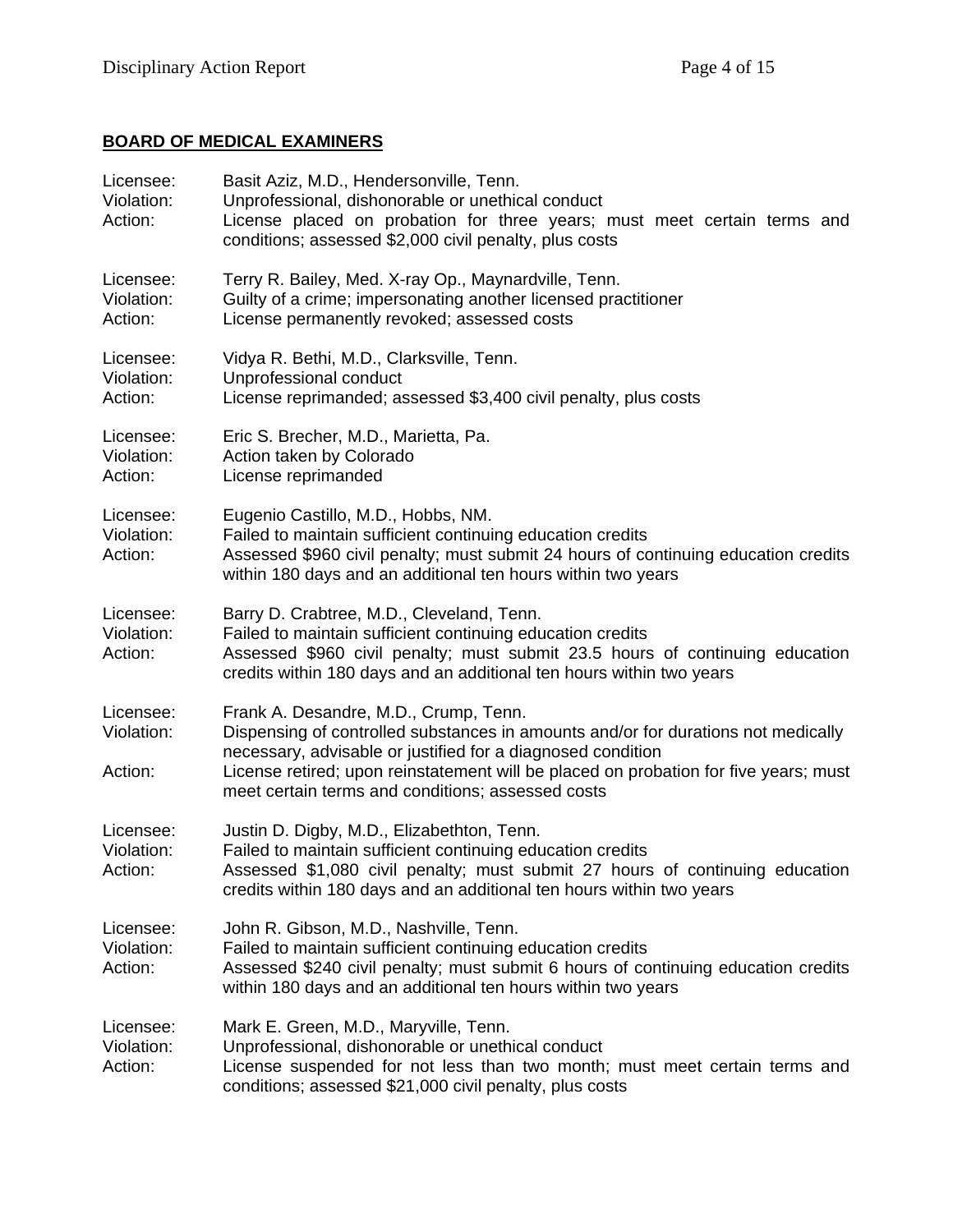| Licensee:<br>Violation:<br>Action: | Mickey Loyd Keen, Med. X-ray Op., Jackson, Tenn.<br>Failed to maintain sufficient continuing education credits<br>Assessed \$270 civil penalty; must submit 13.5 hours of continuing education<br>credits within 180 days                                                                 |
|------------------------------------|-------------------------------------------------------------------------------------------------------------------------------------------------------------------------------------------------------------------------------------------------------------------------------------------|
| Licensee:<br>Violation:<br>Action: | Tonya M. Matheny, Med. X-ray Op., Decaturville, Tenn.<br>Failed to maintain sufficient continuing education credits<br>Assessed \$400 civil penalty; must submit 20 hours of continuing education credits<br>within 180 days                                                              |
| Licensee:<br>Violation:<br>Action: | Lawrence H. Miller, M.D., Cleveland, Tenn.<br>Failed to maintain sufficient continuing education credits<br>Assessed \$930 civil penalty; must submit 23.25 hours of continuing education<br>credits within 180 days and an additional ten hours within two years                         |
| Licensee:<br>Violation:<br>Action: | Melvyn M. Okeon, M.D., Hanford, Cal.<br>Failed to maintain sufficient continuing education credits<br>Assessed \$1,180 civil penalty; must submit 29.5 hours of continuing education<br>credits and an additional ten hours within two years                                              |
| Licensee:<br>Violation:<br>Action: | Sai Wentum, M.D., Nashville, Tenn.<br>Unprofessional, dishonorable or unethical conduct; engaging in the practice of<br>medicine under a false or assumed name, or the impersonating of another<br>practitioner, or a like, similar or different name<br>Application for licensure denied |
| Licensee:<br>Violation:<br>Action: | John S. Slaven, M.D., Nashville, Tenn.<br>Failed to maintain sufficient continuing education credits<br>Assessed \$1,260 civil penalty; must submit 31.5 hours of continuing education<br>credits within 180 days and an additional ten hours within two years                            |
| Licensee:<br>Violation:<br>Action: | Mark T. Simpson, M.D., Chattanooga, Tenn.<br>Violation of board order<br>Probation extended five years from current probation; must meet certain terms and<br>conditions; assessed costs                                                                                                  |
| Licensee:<br>Violation:<br>Action: | Michael L. Smith, M.D., Savannah, Tenn.<br>Unprofessional, dishonorable or unethical conduct<br>License reprimanded; must cease and desist any practice as a medical examiner<br>in Tennessee; assessed \$3,000 civil penalty, plus costs                                                 |

# **BOARD OF NURSING**

| Licensee:             | Virginia L. Bailey, L.P.N., Knoxville, Tenn.                                                                                                        |
|-----------------------|-----------------------------------------------------------------------------------------------------------------------------------------------------|
| Violation:            | Unprofessional conduct; making false entries in any record pertaining to the<br>obtaining, possessing or administration of any controlled substance |
| Action:               | License suspended; must meet certain terms and conditions                                                                                           |
| Licensee:             | Barbara A. Baker, R.N., Bartlett, Tenn.                                                                                                             |
| Violation:<br>Action: | Violation of board order<br>License reprimanded                                                                                                     |
|                       |                                                                                                                                                     |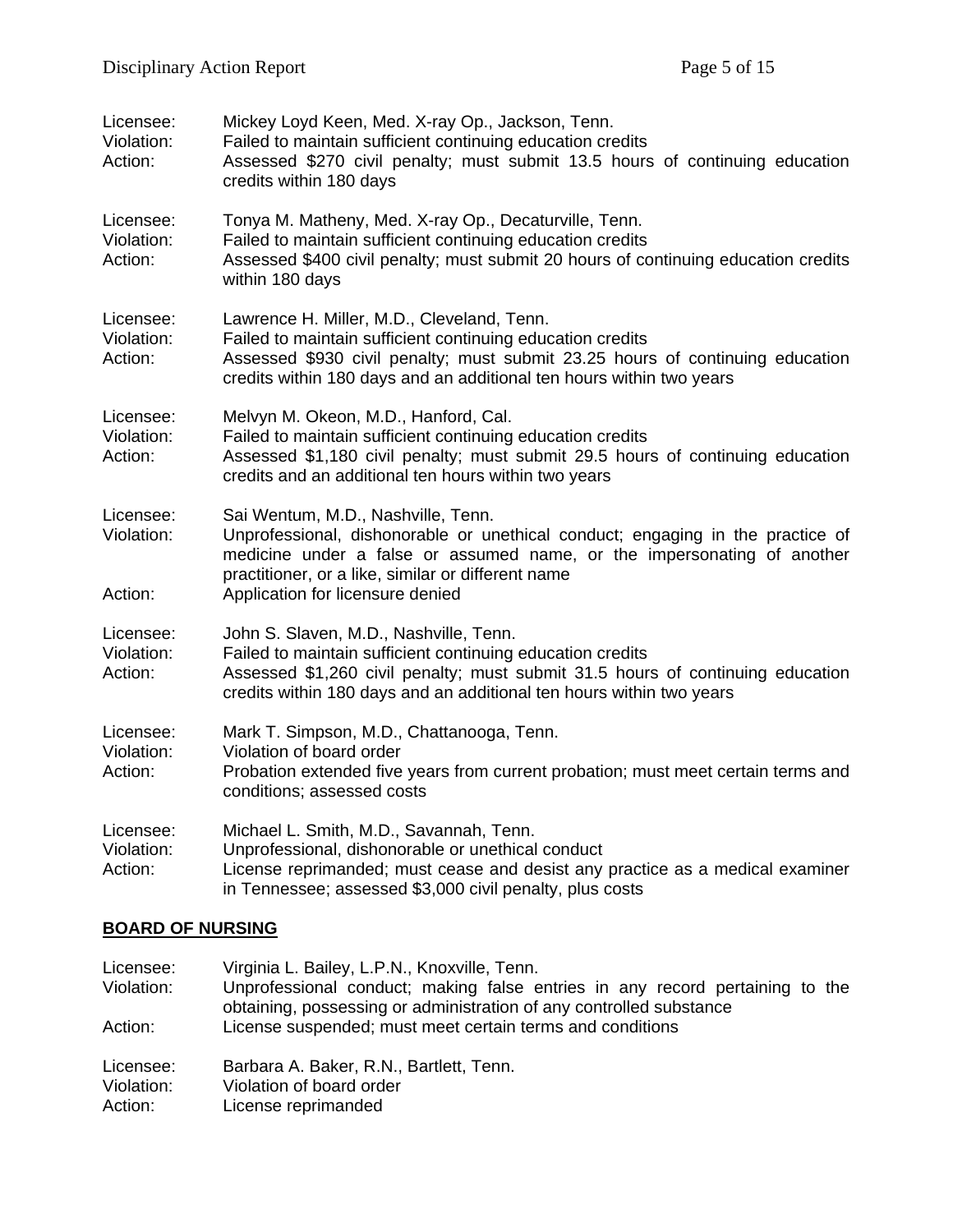| Licensee:<br>Violation:<br>Action: | Lisa K. Barksdale, L.P.N., Pleasant View, Tenn.<br>Failure to maintain accurate patient records; removed controlled substances<br>without authorization from a licensed prescriber; impersonating another licensed<br>practitioner<br>License placed on probation for six months; must meet certain terms and                                                                                                            |
|------------------------------------|--------------------------------------------------------------------------------------------------------------------------------------------------------------------------------------------------------------------------------------------------------------------------------------------------------------------------------------------------------------------------------------------------------------------------|
|                                    | conditions                                                                                                                                                                                                                                                                                                                                                                                                               |
| Licensee:<br>Violation:<br>Action: | Shanda D. Bond, R.N., luka, Miss.<br>Unprofessional conduct<br>License placed on probation to run concurrent with contract already in place with<br>the Tennessee Professional Assistance Program                                                                                                                                                                                                                        |
| Licensee:<br>Violation:<br>Action: | Carol A. Brown, R.N., Hohenwald, Tenn.<br>Unprofessional conduct; impersonating another licensed practitioner<br>License suspended; must meet certain terms and conditions                                                                                                                                                                                                                                               |
| Licensee:<br>Violation:<br>Action: | Vanessa L. Bunch a.k.a. Vanessa L. Kyger, R.N., Knoxville, Tenn.<br>Violation of board order<br>License revoked                                                                                                                                                                                                                                                                                                          |
| Licensee:<br>Violation:<br>Action: | Paula J. Carringer, R.N., Seymour, Tenn.<br>Failure to maintain accurate patient records; making false entries in any record<br>pertaining to the obtaining, possessing or administration of any controlled<br>substance; removed controlled substances without authorization from a licensed<br>prescriber; working while impaired<br>License placed on probation to run concurrent with contract already in place with |
|                                    | the Tennessee Professional Assistance Program                                                                                                                                                                                                                                                                                                                                                                            |
| Licensee:<br>Violation:            | Jennifer R. Clements, R.N., Memphis, Tenn.<br>Failure to maintain accurate patient records; making false entries in any record<br>pertaining to the obtaining, possessing or administration of any controlled<br>substance; removed controlled substances without authorization from a licensed<br>prescriber                                                                                                            |
| Action:                            | License placed to run concurrent with monitoring contract already in place with the<br>Tennessee Professional Assistance Program                                                                                                                                                                                                                                                                                         |
| Licensee:<br>Violation:<br>Action: | Michelle Coyle, R.N., Goodlettsville, Tenn.<br>Violation of board order<br>License revoked                                                                                                                                                                                                                                                                                                                               |
| Licensee:<br>Violation:<br>Action: | Julie A Cyree, R.N., Murfreesboro, Tenn.<br>Unprofessional conduct<br>License suspended; must meet certain terms and conditions                                                                                                                                                                                                                                                                                          |
| Licensee:<br>Violation:<br>Action: | Amanda M. Farmer, R.N., Clinton, Tenn.<br>Removed controlled substances without authorization from a licensed prescriber<br>License placed on probation to run concurrent with contract already in place with<br>the Tennessee Professional Assistance Program                                                                                                                                                           |
| Licensee:                          | Lynn D. Felton, R.N., La Vergne, Tenn.                                                                                                                                                                                                                                                                                                                                                                                   |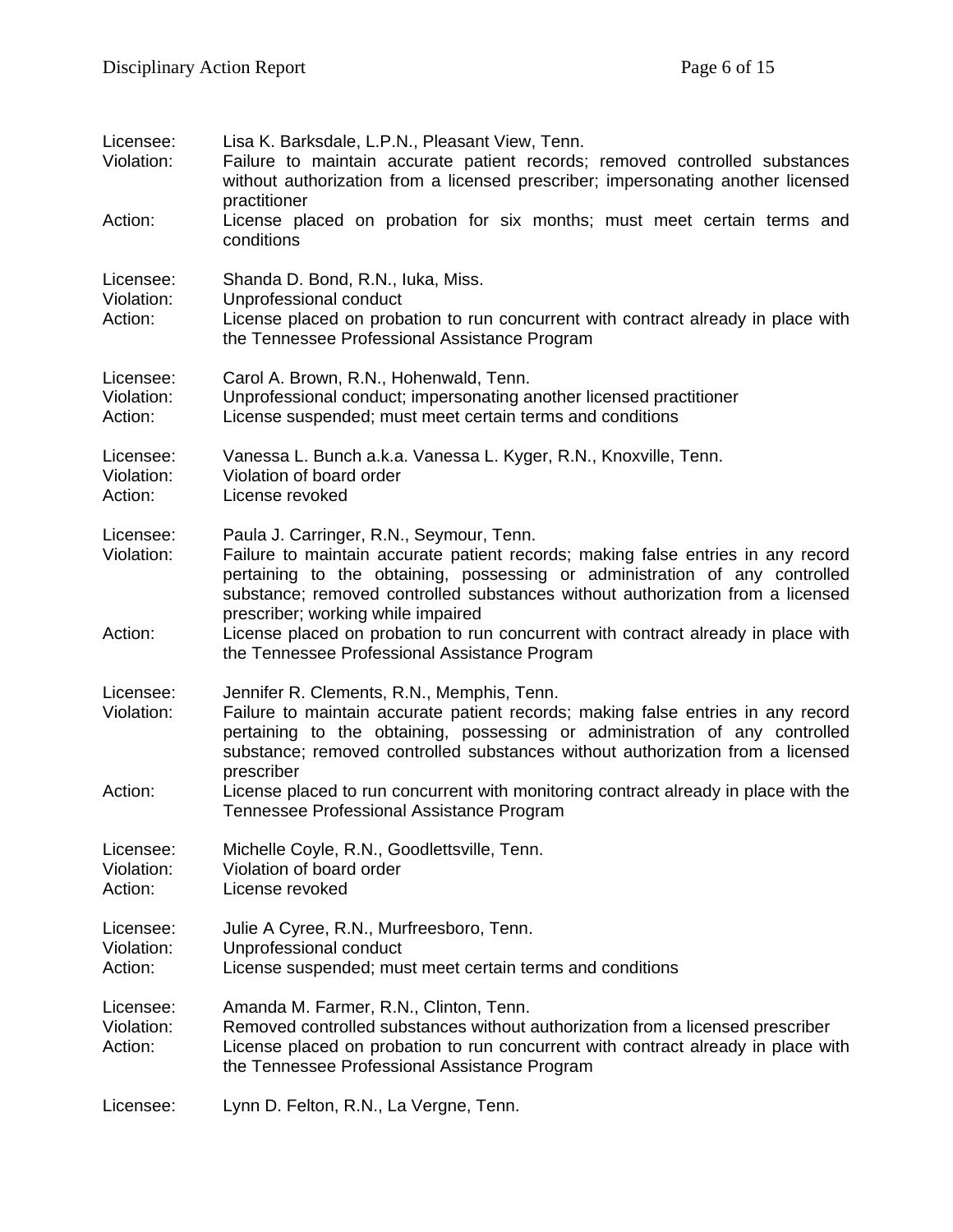| Violation:<br>Action:              | Removed controlled substances without authorization from a licensed prescriber;<br>impersonating another licensed practitioner<br>License suspended; must meet certain terms and conditions                                                                                                                        |
|------------------------------------|--------------------------------------------------------------------------------------------------------------------------------------------------------------------------------------------------------------------------------------------------------------------------------------------------------------------|
| Licensee:<br>Violation:<br>Action: | Sherry J. Fox, R.N., Murfreesboro, Tenn.<br>Unprofessional conduct<br>License suspended; must meet certain terms and conditions                                                                                                                                                                                    |
| Licensee:<br>Violation:<br>Action: | Elizabeth A. Franklin, R.N., Bristol, Tenn.<br>Action taken by the state of Virginia<br>License reprimanded                                                                                                                                                                                                        |
| Licensee:<br>Violation:<br>Action: | Ida J. Hawk, L.P.N., Maryville, Tenn.<br>Unprofessional conduct<br>License reprimanded                                                                                                                                                                                                                             |
| Licensee:<br>Violation:<br>Action: | Jessica Hensley, L.P.N., Bluff City, Tenn.<br>Action taken by the state of Virginia<br>License placed on probation for sixty (60) days and until certain terms and<br>conditions are met                                                                                                                           |
| Licensee:<br>Violation:<br>Action: | Sharon S. Gunter Luttrell, L.P.N., Chuckey, Tenn.<br>Violation of board order<br>License suspended; must meet certain terms and conditions                                                                                                                                                                         |
| Licensee:<br>Violation:<br>Action: | Deanna J. Massey, R.N., Bulls Gap, Tenn.<br>Impersonating another licensed individual; making false entries in any record<br>pertaining to the obtaining, possessing or administration of any controlled<br>substance<br>License suspended; must meet certain terms and conditions                                 |
| Licensee:<br>Violation:<br>Action: | Lorenda L. MacYaluski, L.P.N., Arlington, Tenn.<br>Guilty of a crime<br>License suspended; must meet certain terms and conditions                                                                                                                                                                                  |
| Licensee:<br>Violation:<br>Action: | Kelly McCarter, L.P.N., Greenback, Tenn.<br>Making false entries in any record pertaining to the obtaining, possessing or<br>administration of any controlled substance<br>License suspended; must meet certain terms and conditions                                                                               |
| Licensee:<br>Violation:<br>Action: | Kristy McGill, R.N., Harriman Tenn.<br>Making false entries in any record pertaining to the obtaining, possessing or<br>administration of any controlled substance; removed controlled substances without<br>authorization from a licensed prescriber<br>License suspended; must meet certain terms and conditions |
| Licensee:<br>Violation:            | Stephanie A. McMahan, R.N., Sevierville, Tenn.<br>Making false entries in any record pertaining to the obtaining, possessing or<br>administration of any controlled substance; removed controlled substances without<br>authorization from a licensed prescriber; impersonating another licensed<br>practitioner   |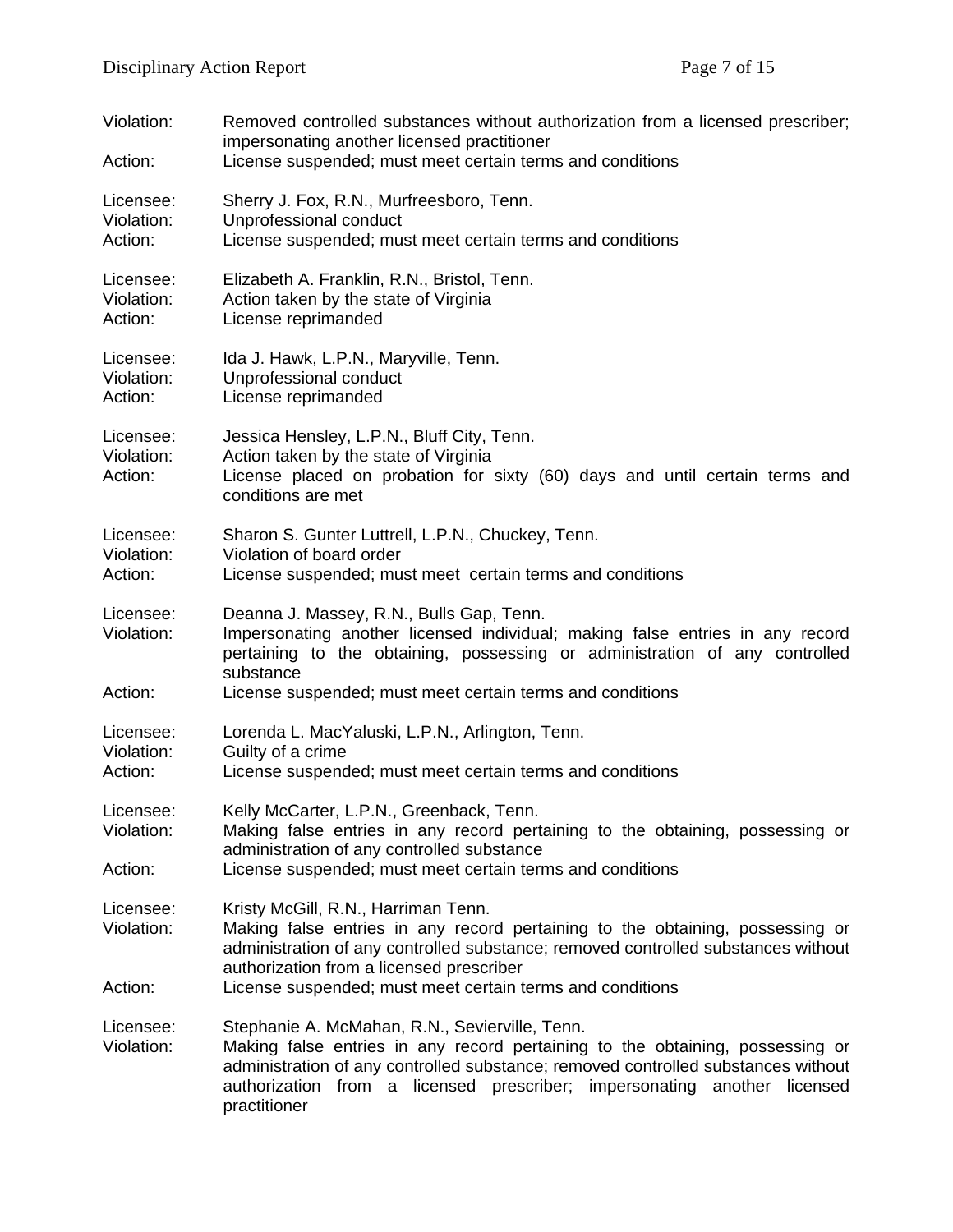| Action:                            | License suspended; must meet certain terms and conditions                                                                                                                                                                                                                                                                                            |
|------------------------------------|------------------------------------------------------------------------------------------------------------------------------------------------------------------------------------------------------------------------------------------------------------------------------------------------------------------------------------------------------|
| Licensee:<br>Violation:<br>Action: | Konstance A. Moore, L.P.N., Huntington, Tenn.<br>Making false entries in any record pertaining to the obtaining, possessing or<br>administration of any controlled substance; removed controlled substances without<br>authorization from a licensed prescriber; working while impaired<br>License suspended; must meet certain terms and conditions |
| Licensee:                          | Mary B. O'Neill, R.N., Kingsport, Tenn.                                                                                                                                                                                                                                                                                                              |
| Violation:                         | Unfit or incompetent by reason of negligence, habits or other cause                                                                                                                                                                                                                                                                                  |
| Action:                            | License revoked                                                                                                                                                                                                                                                                                                                                      |
| Licensee:                          | Karen E. Owens, R.N., Knoxville, Tenn.                                                                                                                                                                                                                                                                                                               |
| Violation:                         | Unprofessional conduct                                                                                                                                                                                                                                                                                                                               |
| Action:                            | License suspended; must meet certain terms and conditions                                                                                                                                                                                                                                                                                            |
| Licensee:<br>Violation:<br>Action: | Jennifer A. Petty, A.P.N., R.N., Bethpage, Tenn.<br>Failure to maintain accurate patient records; over prescribing, or prescribing in a<br>manner inconsistent with board rules<br>License placed on probation; must meet certain terms and conditions                                                                                               |
| Licensee:<br>Violation:<br>Action: | Charlotte Thrasher Pickett, A.P.N., R.N., Greenback, Tenn.<br>Performing nursing techniques or procedures without proper education and<br>practice<br>A.P.N. license voluntarily surrendered                                                                                                                                                         |
| Licensee:<br>Violation:<br>Action: | Melinda Phillips-Freeman, A.P.N., R.N., Clarksville, Tenn.<br>Failed to take appropriate action in safeguarding the patient from incompetent<br>heath care practices; unprofessional conduct<br>License suspended for 30 days then placed on probation for one year; must meet<br>certain terms and conditions                                       |
| Licensee:                          | Joshua A. Pouche, A.P.N., R.N., Oliver Springs, Tenn.                                                                                                                                                                                                                                                                                                |
| Violation:                         | Violation of board order                                                                                                                                                                                                                                                                                                                             |
| Action:                            | License suspended; must meet certain terms and conditions                                                                                                                                                                                                                                                                                            |
| Licensee:                          | Katherine C. Reynolds, R.N., Soddy Daisy, Tenn.                                                                                                                                                                                                                                                                                                      |
| Violation:                         | Violation of board order                                                                                                                                                                                                                                                                                                                             |
| Action:                            | License revoked                                                                                                                                                                                                                                                                                                                                      |
| Licensee:                          | Felicia A. Simpson, R.N., Arlington, Tenn.                                                                                                                                                                                                                                                                                                           |
| Violation:                         | Failure to maintain accurate patient records                                                                                                                                                                                                                                                                                                         |
| Action:                            | License placed on probation for one year; must meet certain terms and conditions                                                                                                                                                                                                                                                                     |
| Licensee:                          | Jana S. Smith, R.N., Jackson, Tenn.                                                                                                                                                                                                                                                                                                                  |
| Violation:                         | Violation of board order; guilty of a crime                                                                                                                                                                                                                                                                                                          |
| Action:                            | License suspended; must meet certain terms and conditions                                                                                                                                                                                                                                                                                            |
| Licensee:                          | Dinah M. Steinmann, R.N., Nashville, Tenn.                                                                                                                                                                                                                                                                                                           |
| Violation:                         | Unprofessional conduct                                                                                                                                                                                                                                                                                                                               |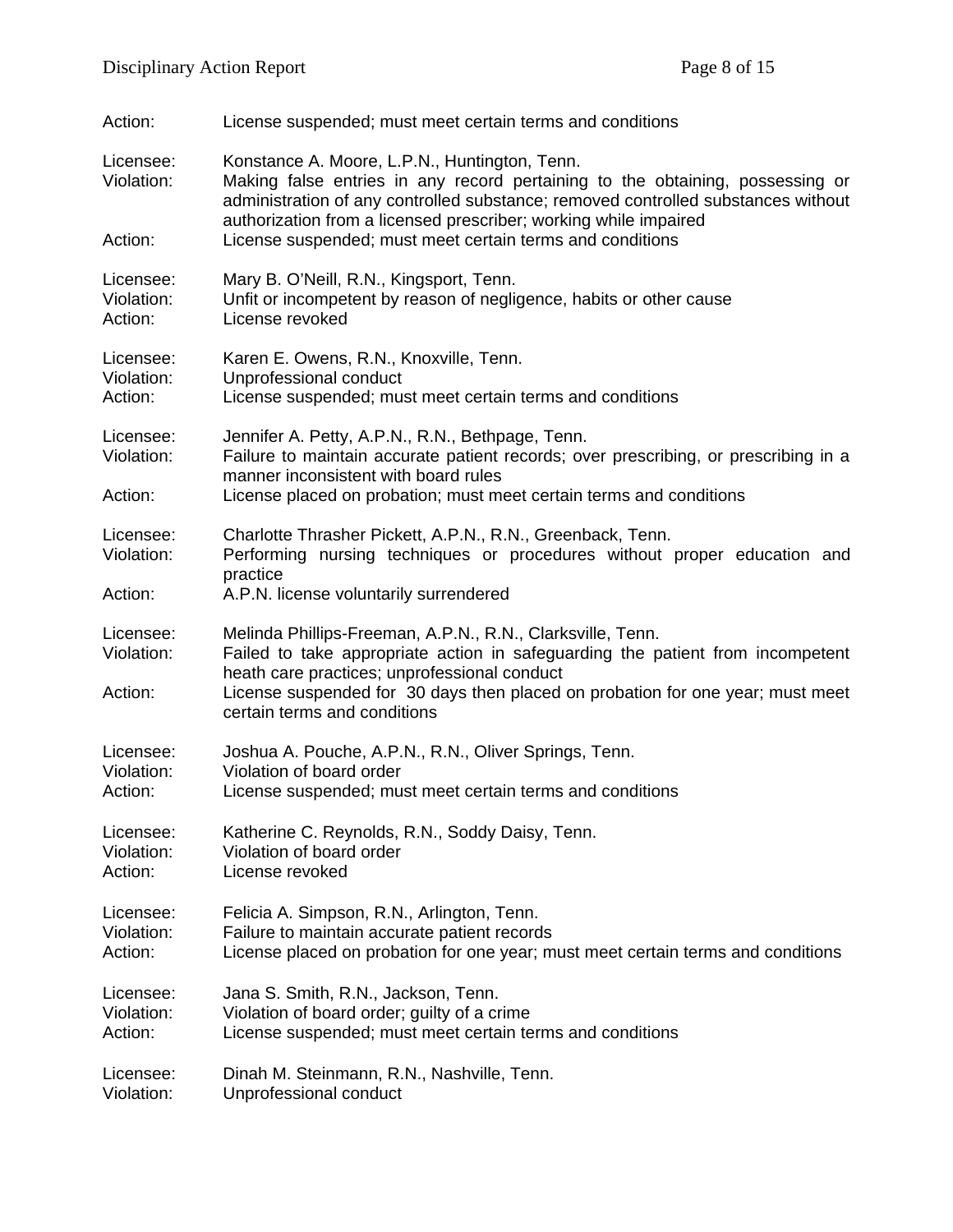| Action:                            | License placed on probation to run concurrent with contract already in place with<br>the Tennessee Professional Assistance Program                                                                               |
|------------------------------------|------------------------------------------------------------------------------------------------------------------------------------------------------------------------------------------------------------------|
| Licensee:                          | Annette Turner, L.P.N., Columbia, Tenn.                                                                                                                                                                          |
| Violation:                         | Guilty of a crime                                                                                                                                                                                                |
| Action:                            | License voluntarily surrendered/revoked                                                                                                                                                                          |
| Licensee:                          | Brenda L. Vaughn, R.N., Murfreesboro, Tenn.                                                                                                                                                                      |
| Violation:                         | Unprofessional conduct                                                                                                                                                                                           |
| Action:                            | License permanently retired                                                                                                                                                                                      |
| Licensee:                          | Lisa F. Widner, L.P.N., Halls, Tenn.                                                                                                                                                                             |
| Violation:                         | Violation of board order                                                                                                                                                                                         |
| Action:                            | License revoked                                                                                                                                                                                                  |
| Licensee:<br>Violation:<br>Action: | Staci Biggs Woods, L.P.N., Goodlettsville, Tenn.<br>Unprofessional conduct<br>License placed on probation to run concurrent with contract already in place with<br>the Tennessee Professional Assistance Program |

# **BOARD OF PHARMACY**

| At Home Medical Supply of TN, Memphis, Tenn.<br>Failed to notify the Tennessee State Board of Pharmacy as to the closure of its<br>facility in Jackson, Tenn.<br>Assessed \$500 civil penalty                                               |
|---------------------------------------------------------------------------------------------------------------------------------------------------------------------------------------------------------------------------------------------|
|                                                                                                                                                                                                                                             |
| Jeffrey F. Binkley, D.Ph., Columbia, Tenn.<br>Allowed an individual to work as a pharmacy technician without proper registration<br>Assessed \$700 civil penalty                                                                            |
| Jason K. Breakfield, D.Ph., Hendersonville, Tenn.<br>Allowed an individual to work as a pharmacy technician without proper registration<br>Assessed \$100 civil penalty                                                                     |
| Allen G. Campbell, D.Ph., Murfreesboro, Tenn.<br>Failed to perform drug regiment review of patients record prior to dispensing a<br>prescription<br>Assessed \$250 civil penalty                                                            |
| Dewey L. Clark, D.Ph., Seymour, Tenn.<br>Misfiled and dispensed incorrect dosage on prescription; failed to provide patient<br>counseling to patients or patient caregiver in accordance with board rules<br>Assessed \$1,000 civil penalty |
| Donna M. Clarkson, D.Ph., Jackson, Tenn.<br>Addicted to the use of alcohol, narcotics or other drugs; failed to comply with board<br>rules<br>License revoked                                                                               |
|                                                                                                                                                                                                                                             |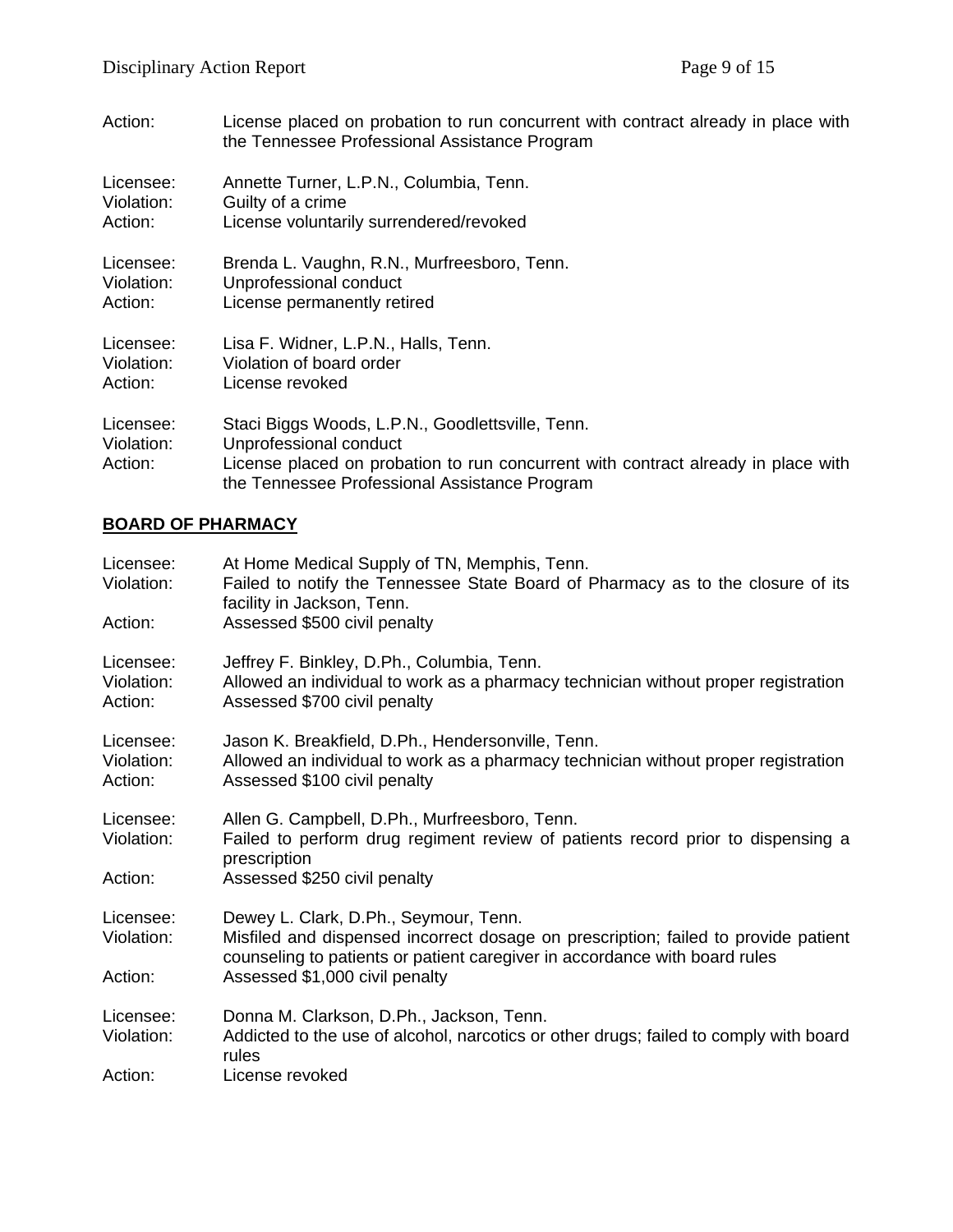| Licensee:<br>Violation:<br>Action: | Rhonda Gray Compton, D.Ph., Paris, Tenn.<br>Removed controlled substances without authorization from a licensed prescriber<br>License revoked                                                                                                     |
|------------------------------------|---------------------------------------------------------------------------------------------------------------------------------------------------------------------------------------------------------------------------------------------------|
| Licensee:<br>Violation:            | Joseph H. Cutler, D.Ph., Knoxville, Tenn.<br>Prescribed and dispensed medications without authorization from a licensed<br>prescriber                                                                                                             |
| Action:                            | License placed on probation for two years; must meet certain terms and conditions                                                                                                                                                                 |
| Licensee:<br>Violation:<br>Action: | CVS Pharmacy #464, Maryville, Tenn.<br>Misfiled and dispensed incorrect dosage on prescription; failed to provide patient<br>counseling to patients or patient caregiver in accordance with board rules<br>Assessed \$1,000 civil penalty         |
| Licensee:<br>Violation:<br>Action: | CVS Pharmacy #7630, Portland, Tenn.<br>Failed to provide patient counseling to patients or patient caregiver in accordance<br>with board rules<br>Assessed \$1,000 civil penalty                                                                  |
| Licensee:<br>Violation:<br>Action: | William L. Donaldson, D.Ph., Celina, Tenn.<br>Dispensed controlled substances without a valid prescription from a licensed<br>provider<br>License revoked                                                                                         |
| Licensee:<br>Violation:<br>Action: | Amy R. Douglas, D.Ph., Hermitage, Tenn.<br>Removed controlled substance without authorization from a licensed prescriber<br>License revoked                                                                                                       |
| Licensee:<br>Violation:<br>Action: | Andrew L. Finney, D.Ph., Gallatin, Tenn.<br>Allowed an individual to work as a pharmacy technician without proper registration<br>Assessed \$1,900 civil penalty                                                                                  |
| Licensee:<br>Violation:<br>Action: | Jennifer Harris, R.T., Millington, Tenn.<br>Removed controlled substance without authorization from a licensed prescriber<br><b>Registration revoked</b>                                                                                          |
| Licensee:                          | Healthsouth East Tennessee, LLC d/b/a Healthsouth Rehabilitation Hospital                                                                                                                                                                         |
| Violation:                         | #2252, Kingsport, Tenn.<br>Self reported failure to notify board as to proper legal name and/or d/b/a name of<br>its facility                                                                                                                     |
| Action:                            | Assessed \$50 civil penalty                                                                                                                                                                                                                       |
| Licensee:                          | Healthsouth/Methodist<br>Rehabilitation<br>Partnership<br>d/b/a<br>Hospital<br>Limited<br>Healthsouth Rehabilitation Center #2982, Memphis, Tenn.                                                                                                 |
| Violation:                         | Self reported failure to notify board as to proper legal name and/or d/b/a name of<br>its facility                                                                                                                                                |
| Action:                            | Assessed \$50 civil penalty                                                                                                                                                                                                                       |
| Licensee:<br>Violation:            | Healthsouth/Methodist<br>d/b/a<br>Rehabilitation<br>Hospital<br>Limited<br>Partnership<br>Healthsouth Rehabilitation Hospital - North #3773, Memphis, Tenn.<br>Self reported failure to notify board as to proper legal name and/or d/b/a name of |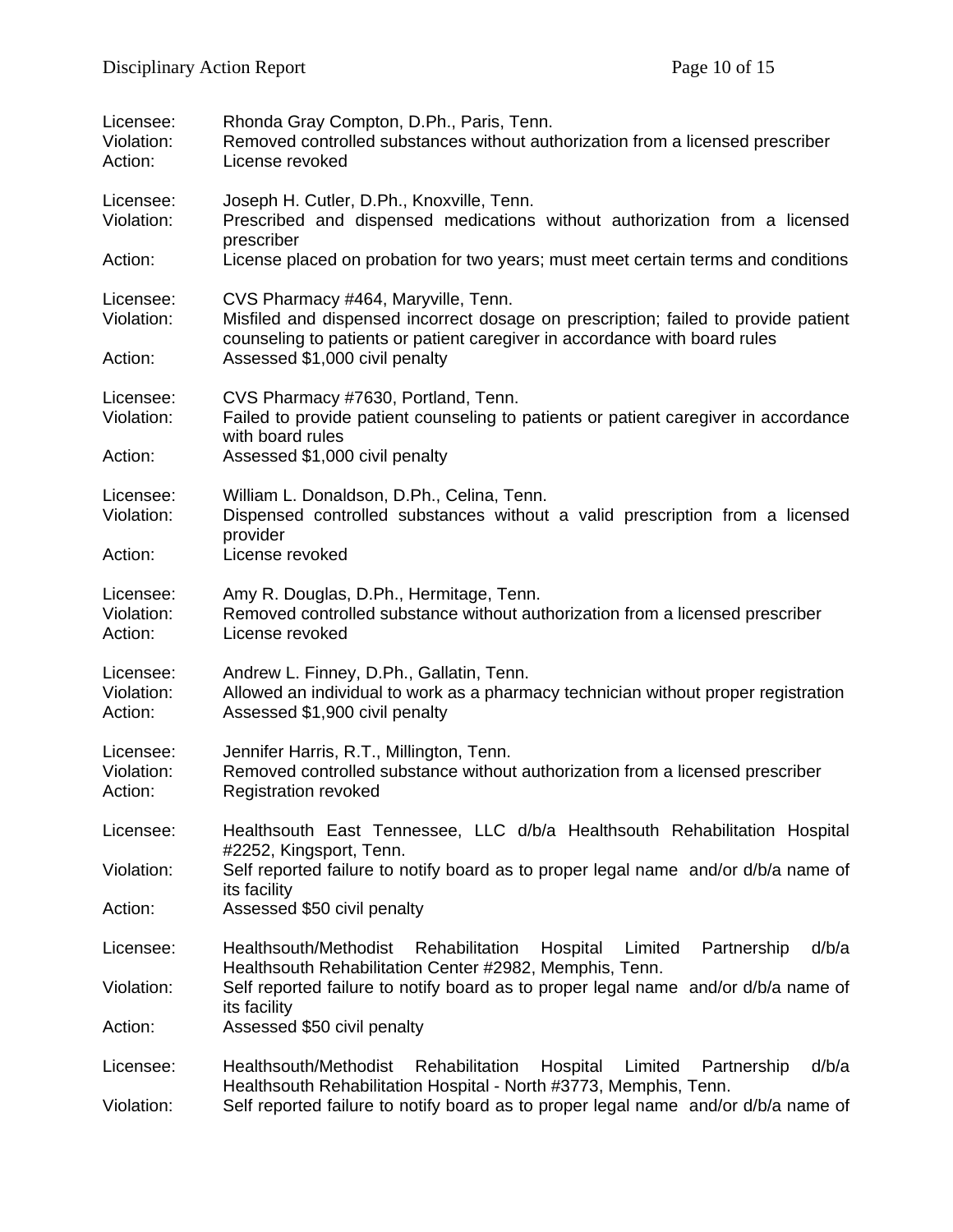| Action:                            | its facility<br>Assessed \$50 civil penalty                                                                                                                                                        |
|------------------------------------|----------------------------------------------------------------------------------------------------------------------------------------------------------------------------------------------------|
| Licensee:<br>Violation:            | Healthsouth Rehabilitation Pharmacy, Kingsport, Tenn.<br>Failed to notify the board as to the proper legal entity name and/or DBA name of<br>its facility                                          |
| Action:                            | Assessed \$50 civil penalty                                                                                                                                                                        |
| Licensee:<br>Violation:<br>Action: | Marquisha S. Holt, D.Ph., Nashville, Tenn.<br>Filled prescriptions for controlled substances for personal use<br>without<br>authorization from a licensed prescriber<br>License revoked            |
| Licensee:<br>Violation:<br>Action: | Managua N. Hunt, D.Ph., Cordova, Tenn.<br>Filled prescriptions for controlled substances for herself and another individual<br>without authorization from a licensed prescriber<br>License revoked |
| Licensee:                          | Rhokesa K. James, R.T., Nashville, Tenn.                                                                                                                                                           |
| Violation:                         | Removed controlled substance without authorization from a licensed prescriber                                                                                                                      |
| Action:                            | License revoked                                                                                                                                                                                    |
| Licensee:<br>Violation:<br>Action: | Latoya T. Kincaid, R.T., Antioch, Tenn.<br>Removed controlled substance for personal use without authorization from a<br>licensed prescriber<br><b>Registration revoked</b>                        |
| Licensee:                          | Kroger Pharmacy #519, Hendersonville, Tenn.                                                                                                                                                        |
| Violation:                         | Failed to notify the board as to the new pharmacist in charge                                                                                                                                      |
| Action:                            | Assessed \$2,400 civil penalty                                                                                                                                                                     |
| Licensee:                          | Keith R. Kuboske, D.Ph., Nashville, Tenn.                                                                                                                                                          |
| Violation:                         | Allowed individuals to work as a pharmacy technician without proper registration                                                                                                                   |
| Action:                            | Assessed \$600 civil penalty                                                                                                                                                                       |
| Licensee:                          | Shelly Breno Lawlor, D.Ph., Greeneville, Tenn.                                                                                                                                                     |
| Violation:                         | Disbursed medication without authorization from a licensed prescriber                                                                                                                              |
| Action:                            | License placed on probation for two year; must meet certain terms and conditions                                                                                                                   |
| Licensee:                          | Scott A. Maurer, D.Ph., Baltimore Md.                                                                                                                                                              |
| Violation:                         | Allowed an individual to work as a pharmacy technician without proper registration                                                                                                                 |
| Action:                            | Assessed \$500 civil penalty                                                                                                                                                                       |
| Licensee:                          | Marsha A. McCullough, R.T., White House, Tenn.                                                                                                                                                     |
| Violation:                         | Failed to properly register as a pharmacy technician                                                                                                                                               |
| Action:                            | Assessed \$200 civil penalty                                                                                                                                                                       |
| Licensee:                          | Lewis C. Moore Jr., D.Ph., Erin, Tenn.                                                                                                                                                             |
| Violation:                         | Allowed an individual to work as a pharmacy technician without proper registration                                                                                                                 |
| Action:                            | Assessed \$3,900 civil penalty                                                                                                                                                                     |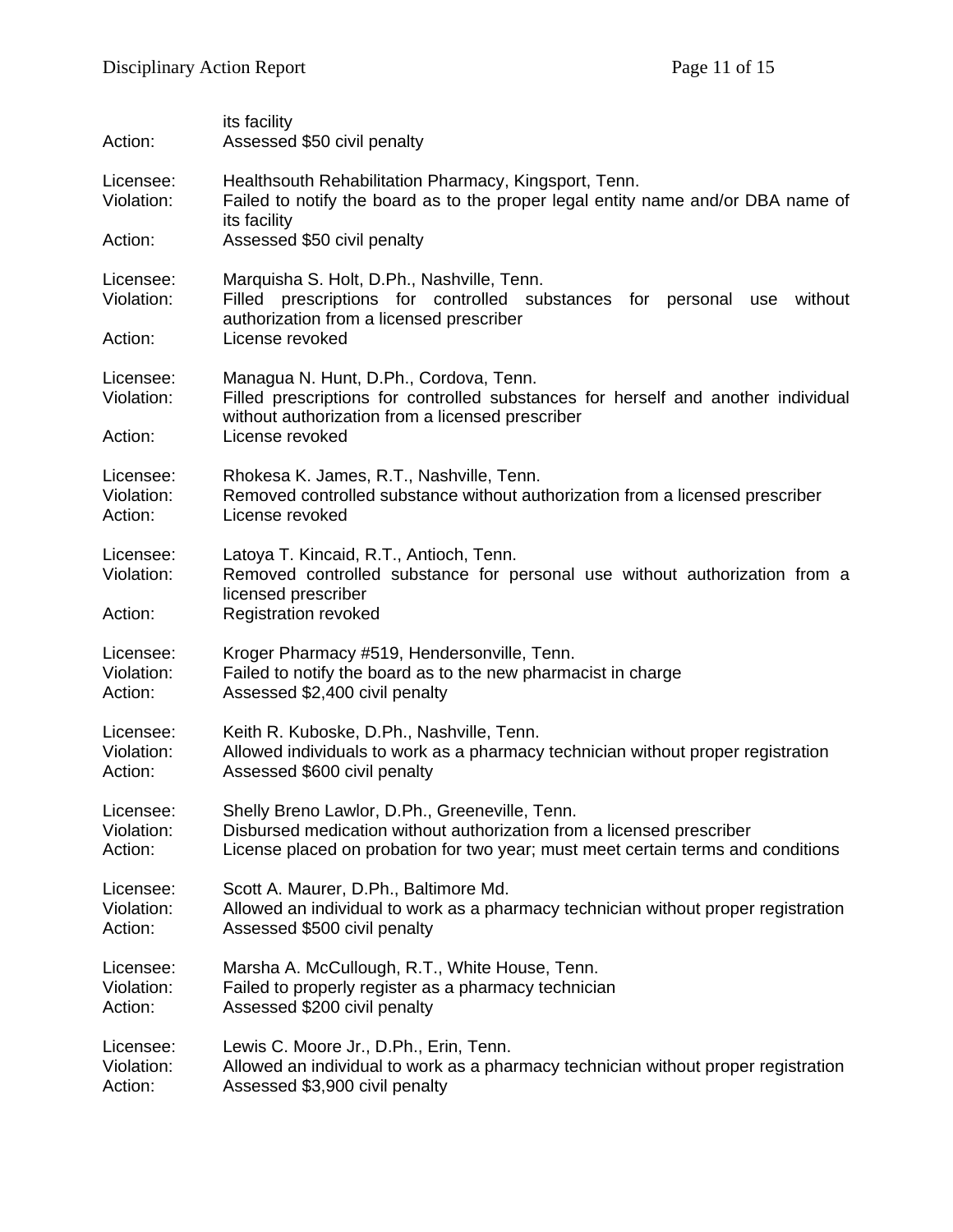| Licensee:                          | Carrie M. O'Saile, R.T., Castalian Springs, Tenn.                                                                                                                                                                                                                                |
|------------------------------------|----------------------------------------------------------------------------------------------------------------------------------------------------------------------------------------------------------------------------------------------------------------------------------|
| Violation:                         | Failed to properly register as a pharmacy technician                                                                                                                                                                                                                             |
| Action:                            | Assessed \$100 civil penalty                                                                                                                                                                                                                                                     |
| Licensee:<br>Violation:            | Lindsay J. Parizman, D.Ph., Knoxville, Tenn.<br>Filled and dispensed medication for personal use without authorization from a<br>licensed prescriber                                                                                                                             |
| Action:                            | License placed on probation for three years; must meet certain terms and<br>conditions                                                                                                                                                                                           |
| Licensee:                          | Alpa Patel, D.Ph., Pulaski, Tenn.                                                                                                                                                                                                                                                |
| Violation:                         | Allowed an individual to work as a pharmacy technician without proper registration                                                                                                                                                                                               |
| Action:                            | Assessed \$900 civil penalty                                                                                                                                                                                                                                                     |
| Licensee:<br>Violation:<br>Action: | Anita Nataverbhai Patel, D.Ph., Chattanooga, Tenn.<br>Failed to notify the board in writing of a change in location of primary practice site<br>and permanent residence; failed to submit 15 hours of required continuing<br>education credits<br>Assessed \$2,100 civil penalty |
| Licensee:                          | Bradley K. Provence, D.Ph., Millington, Tenn.                                                                                                                                                                                                                                    |
| Violation:                         | Guilty of a crime                                                                                                                                                                                                                                                                |
| Action:                            | License placed on probation for five years                                                                                                                                                                                                                                       |
| Licensee:                          | Respiratory Plus, Columbia, Tenn.                                                                                                                                                                                                                                                |
| Violation:                         | Relocated without a valid Tennessee manufacturer/wholesaler/distributer license                                                                                                                                                                                                  |
| Action:                            | Assessed \$1,100 civil penalty                                                                                                                                                                                                                                                   |
| Licensee:                          | Kathleen Robbins, R.T., Lawrenceburg, Tenn.                                                                                                                                                                                                                                      |
| Violation:                         | Removed controlled substance without authorization from a licensed prescriber                                                                                                                                                                                                    |
| Action:                            | <b>Registration revoked</b>                                                                                                                                                                                                                                                      |
| Licensee:                          | David R. Robinson, D.Ph., Murfreesboro, Tenn.                                                                                                                                                                                                                                    |
| Violation:                         | Working while license are suspended                                                                                                                                                                                                                                              |
| Action:                            | Assessed \$200 civil penalty                                                                                                                                                                                                                                                     |
| Licensee:                          | Elizabeth A. Rosser, D.Ph., Pittston, Pa.                                                                                                                                                                                                                                        |
| Violation:                         | Dispensed prescriptions prior to standard drug utilization review                                                                                                                                                                                                                |
| Action:                            | Assessed \$500 civil penalty                                                                                                                                                                                                                                                     |
| Licensee:                          | Don R. Sloan, D.Ph., Springfield, Tenn.                                                                                                                                                                                                                                          |
| Violation:                         | Allowed individuals to work as pharmacy technicians without proper registration                                                                                                                                                                                                  |
| Action:                            | Assessed \$8000 civil penalty                                                                                                                                                                                                                                                    |
| Licensee:                          | Jennifer Carr Stanek, R.T., Jackson, Tenn.                                                                                                                                                                                                                                       |
| Violation:                         | Failed to properly register with the board as a pharmacy technician                                                                                                                                                                                                              |
| Action:                            | Assessed \$100 civil penalty                                                                                                                                                                                                                                                     |
| Licensee:                          | Tiera L. Tallaferro (Means), D.Ph., Memphis, Tenn.                                                                                                                                                                                                                               |
| Violation:                         | Failed to properly register with the board as a pharmacy technician                                                                                                                                                                                                              |
| Action:                            | Assessed \$100 civil penalty                                                                                                                                                                                                                                                     |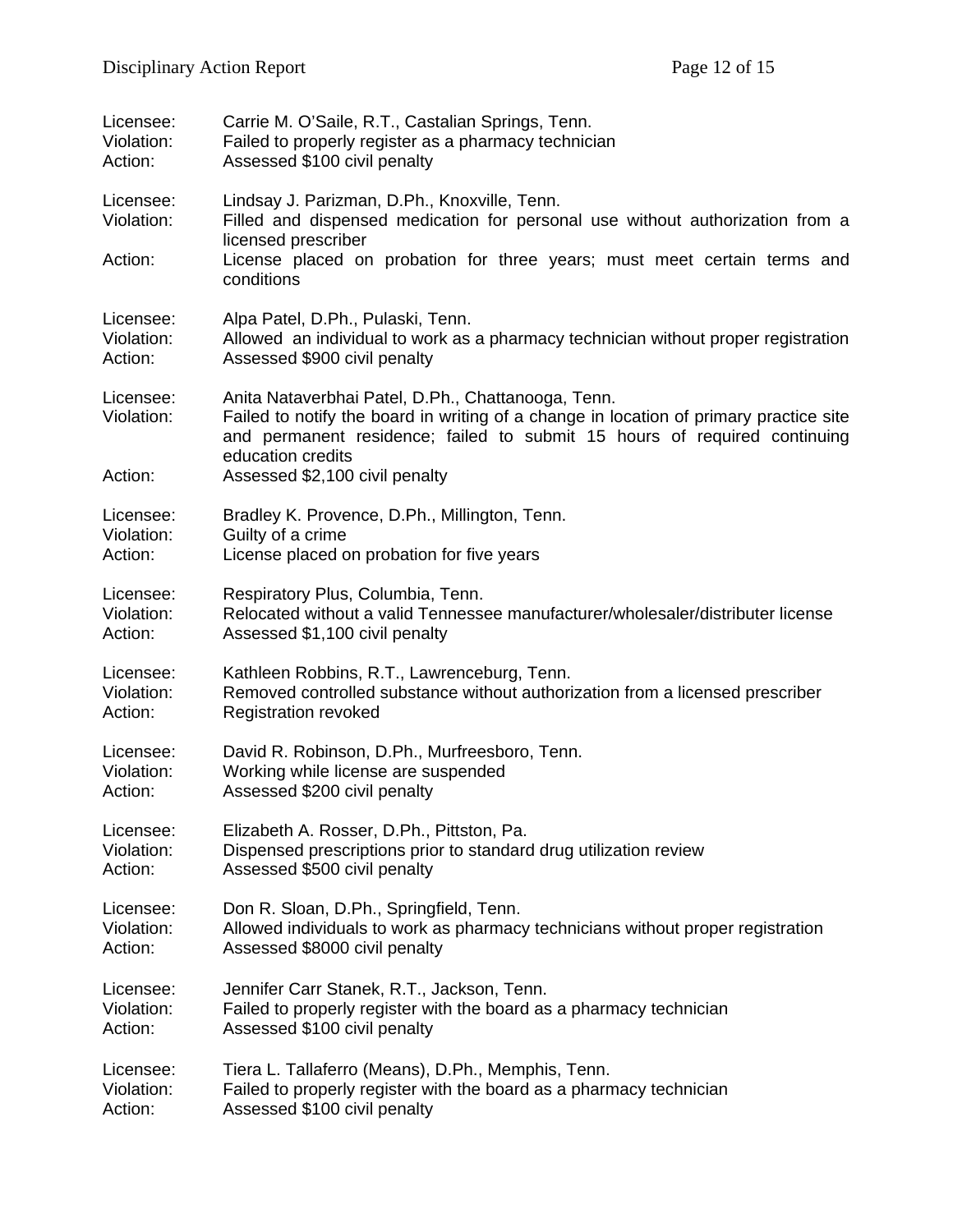| Licensee:<br>Violation:            | Felix C. Taylor, D.Ph., Maryville, Tenn.<br>Misfiled a prescription; failed to provide patient counseling to patients or patient<br>caregiver in accordance with board rules                                                  |
|------------------------------------|-------------------------------------------------------------------------------------------------------------------------------------------------------------------------------------------------------------------------------|
| Action:                            | Assessed \$1,000 civil penalty                                                                                                                                                                                                |
| Licensee:<br>Violation:<br>Action: | Dana Webb, R.T., Jackson, Tenn.<br>Forged prescriptions without authorization from a licensed prescriber<br><b>Registration revoked</b>                                                                                       |
| Licensee:<br>Violation:            | Melody Mitchell Webb, D.Ph., Olive Branch, Miss.<br>Filled out prescriptions forms, signed the physician's name and disbursed<br>medications for personal use without authorization from a licensed prescriber                |
| Action:                            | License placed on for two years; must meet certain terms and conditions                                                                                                                                                       |
| Licensee:                          | Sonya L. Weston, D.Ph., Memphis, Tenn.                                                                                                                                                                                        |
| Violation:                         | Filled out large amounts of non-controlled medications for personal use without<br>performing a proper drug utilization report, prescribed medications for personal<br>use and did not label the medication before dispensing |
| Action:                            | License placed on probation for three years; must meet certain terms and<br>conditions                                                                                                                                        |

# **BOARD OF PHYSICAL THERAPY**

| Licensee:                          | Pablo A. Alvarez, P.T., Apison, Tenn.                                                                                                                                                                                                                                                    |
|------------------------------------|------------------------------------------------------------------------------------------------------------------------------------------------------------------------------------------------------------------------------------------------------------------------------------------|
| Violation:                         | Failed to renew license in a timely manner                                                                                                                                                                                                                                               |
| Action:                            | Assessed \$500 civil penalty                                                                                                                                                                                                                                                             |
| Licensee:                          | Thomas L. Cantrell, P.T., Memphis, Tenn.                                                                                                                                                                                                                                                 |
| Violation:                         | Practicing while impaired                                                                                                                                                                                                                                                                |
| Action:                            | License suspended; must meet certain terms and conditions                                                                                                                                                                                                                                |
| Licensee:<br>Violation:<br>Action: | Brent L. Frazier, P.T., Hermitage, Tenn.<br>Failure to maintain sufficient continuing education credits<br>License suspended for 45 days or until certain terms and conditions are met;<br>assessed \$2,000 civil penalty; must submit 20 continuing education credits within<br>60 days |
| Licensee:<br>Violation:<br>Action: | Laura B. Loomis, P.T.A., Johnson City, Tenn.<br>Failure to maintain sufficient continuing education credits<br>Assessed \$100 civil penalty; must submit 16 continuing education credits by end<br>of next calendar year                                                                 |
| Licensee:                          | Mark A. Peterson, P.T., Gray, Tenn.                                                                                                                                                                                                                                                      |
| Violation:                         | Failed to renew license in a timely manner                                                                                                                                                                                                                                               |
| Action:                            | Assessed \$600 civil penalty                                                                                                                                                                                                                                                             |
| Licensee:                          | Jonathan D. Price, P.T.A., Chattanooga, Tenn.                                                                                                                                                                                                                                            |
| Violation:                         | Failure to maintain sufficient continuing education credits                                                                                                                                                                                                                              |
| Action:                            | Assessed \$200 civil penalty; must submit two continuing education credits within                                                                                                                                                                                                        |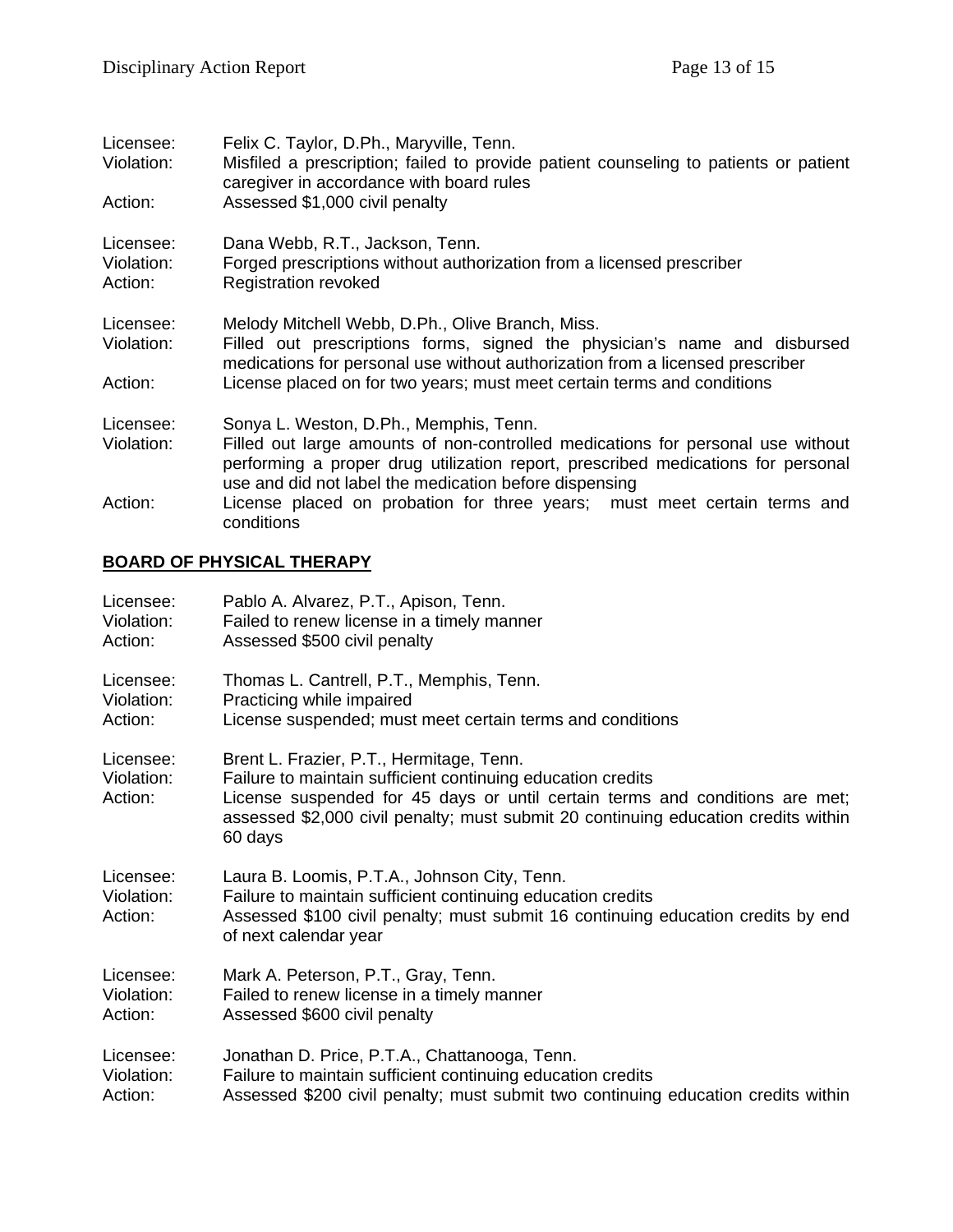60 days

| Licensee:<br>Violation:<br>Action: | Warren C. Sundean, P.T., Chattanooga, Tenn.<br>Failure to maintain sufficient continuing education credits<br>Assessed \$600 civil penalty; must submit six continuing education credits within<br>60 days                                                                                |
|------------------------------------|-------------------------------------------------------------------------------------------------------------------------------------------------------------------------------------------------------------------------------------------------------------------------------------------|
| Licensee:<br>Violation:<br>Action: | Mary H. Wright, P.T., Rock Island, Tenn.<br>Failure to maintain sufficient continuing education credits<br>License suspended for 45 days or until certain terms and conditions are met;<br>assessed \$800 civil penalty; must submit eight continuing education credits within<br>60 days |
| Licensee:<br>Violation:<br>Action: | Kimberly D. Young, P.T.A., Bartlett, Tenn.<br>Failure to maintain sufficient continuing education credits<br>Assessed \$350 civil penalty; must submit 3.5 continuing education credits within<br>60 days                                                                                 |

### **BOARD OF PODIATRIC MEDICAL EXAMINERS**

| Licensee:  | James P. Rogers, Pros., Chattanooga, Tenn. |
|------------|--------------------------------------------|
| Violation: | Failed to renew license in a timely manner |
| Action:    | Assessed \$500 civil penalty               |
| Licensee:  | Paul T. Halkiades, Pros., Nashville, Tenn. |
| Violation: | Failed to renew license in a timely manner |

Action: Assessed \$400 civil penalty

### **BOARD OF RESPIRATORY CARE**

| Licensee:                          | David E. Brasfield, R.R.T., Paris, Tenn.                                                                                                                                                                                                                                   |
|------------------------------------|----------------------------------------------------------------------------------------------------------------------------------------------------------------------------------------------------------------------------------------------------------------------------|
| Violation:                         | Violation of board order                                                                                                                                                                                                                                                   |
| Action:                            | License surrendered/revoked                                                                                                                                                                                                                                                |
| Licensee:                          | Timothy W. Brown, C.R.T., Fall Branch, Tenn.                                                                                                                                                                                                                               |
| Violation:                         | Failed to disclose prior substance abuse issued                                                                                                                                                                                                                            |
| Action:                            | License reprimanded                                                                                                                                                                                                                                                        |
| Licensee:<br>Violation:<br>Action: | Harold A. King, R.R.T., Sweetwater, Tenn.<br>Immoral, unethical, unprofessional, or dishonorable conduct; habitual intoxication<br>or personal misuse of narcotics, controlled substance or any other drugs<br>License revoked; assessed \$1,000 civil penalty, plus costs |
| Licensee:<br>Violation:<br>Action: | Penny L. Parish, R.R.T., Memphis, Tenn.<br>Immoral, unethical, unprofessional, or dishonorable conduct<br>License suspended for six months and/until certain terms and conditions have<br>been met; assessed \$200 civil penalty, plus costs                               |